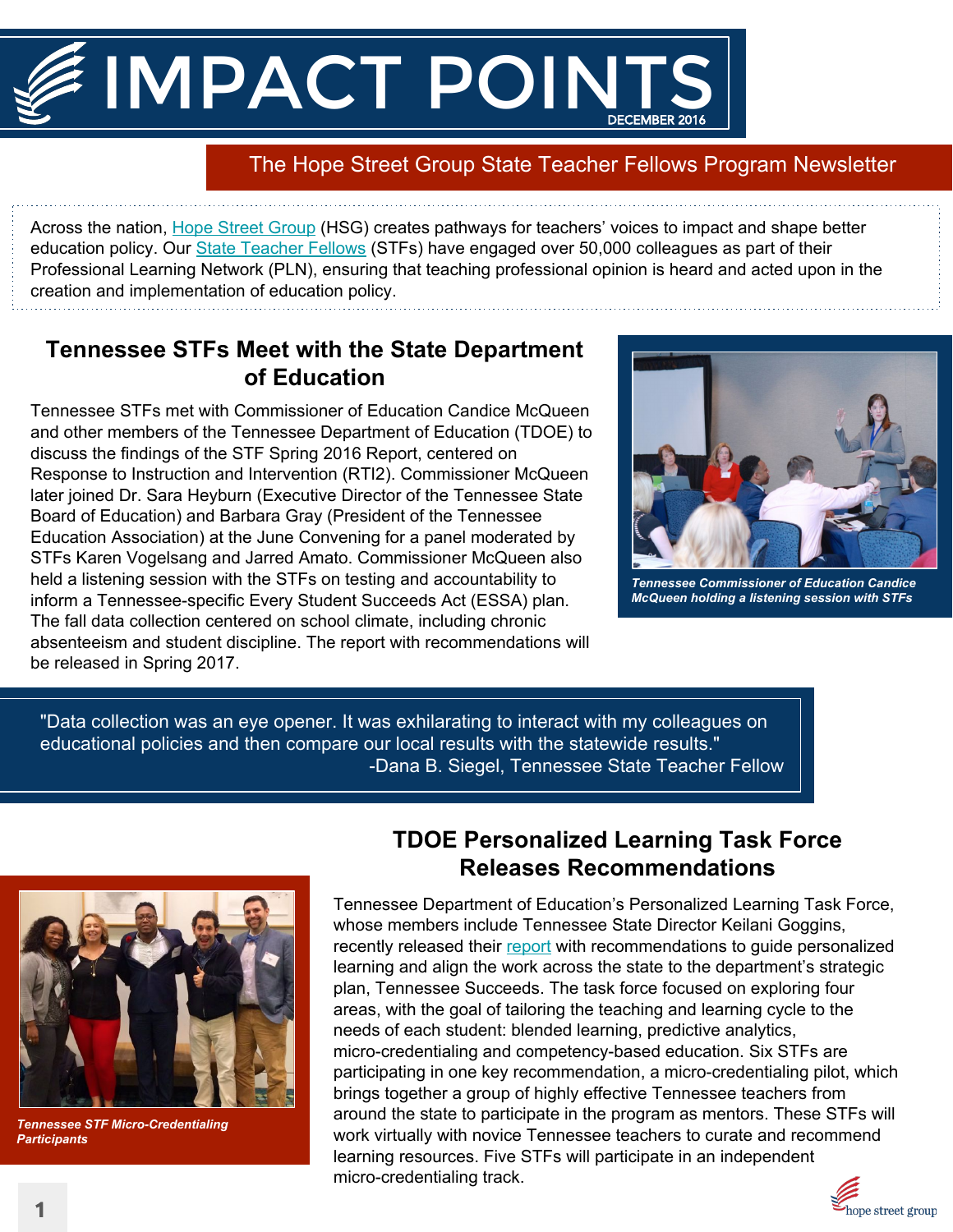**Follow the latest from our STF Programs on Facebook!** 

**[Kentucky Teacher Voice](https://www.facebook.com/KentuckyTeacherVoice/?fref=ts)**

**[Hawaii Teacher Voice](https://www.facebook.com/HawaiiTeacherVoice/?fref=ts)**

**[Tennessee Teacher Voice](https://www.facebook.com/TennesseeTeacherVoice/?fref=ts)**

**[North Carolina Teacher](https://www.facebook.com/NCteachervoice/?fref=ts) [Voice Network](https://www.facebook.com/NCteachervoice/?fref=ts)**

**[Hope Street Group](https://www.facebook.com/hopestreetgroup/?fref=ts)**

#### **READ THE LATEST FROM TENNESSEE**

**[Shelby County Teachers](http://tnclassroomchronicles.org/shelby-county-teachers-engage-local-leaders/) [Engage with Local Leaders](http://tnclassroomchronicles.org/shelby-county-teachers-engage-local-leaders/)** Karen Vogelsang

**[Ten Tips for a Creating a](http://tnclassroomchronicles.org/ten-tips-creating-culture-reading-classroom/) [Culture of Reading in your](http://tnclassroomchronicles.org/ten-tips-creating-culture-reading-classroom/) [Classroom](http://tnclassroomchronicles.org/ten-tips-creating-culture-reading-classroom/)** Jarred Amato

**[First Person: What 100 Ninth](http://www.chalkbeat.org/posts/us/2016/09/20/first-person-what-100-ninth-graders-told-me-about-why-they-dont-read/#.WAUSa2WA83Q) [Graders Told Me About Why](http://www.chalkbeat.org/posts/us/2016/09/20/first-person-what-100-ninth-graders-told-me-about-why-they-dont-read/#.WAUSa2WA83Q) [They Don't Read](http://www.chalkbeat.org/posts/us/2016/09/20/first-person-what-100-ninth-graders-told-me-about-why-they-dont-read/#.WAUSa2WA83Q)** Jarred Amato

**[Student Ingenuity Outlasts](http://eiablog.acteonline.org/2016/10/student-ingenuity-outlasts-the-assignment.html) [the Assignment](http://eiablog.acteonline.org/2016/10/student-ingenuity-outlasts-the-assignment.html)** Adam Guidry

#### **FROM KENTUCKY**

**[Opening Our Classrooms to](http://www.kentuckyteacher.org/leadership/guest-columns/2016/11/opening-our-classrooms-to-career-talk/) [Career Talk](http://www.kentuckyteacher.org/leadership/guest-columns/2016/11/opening-our-classrooms-to-career-talk/)** Sabrina Tackett

**[Why Inclusion Matters](http://www.kentuckyteacher.org/leadership/guest-columns/2016/10/why-inclusion-matters/)** Julia Durbin Bishop

"As Kentucky teachers, we are well-versed in achievement gaps, but what about opportunity gaps? They are not the same." -Sabrina Tackett, Kentucky State Teacher Fellow

#### **Kentucky STFs Join Urban League and NAACP for ESSA Townhall**

Hope Street Group Kentucky STFs, Stan Torzewski and Andrew Beaver, from Jefferson County Public Schools (JCPS) helped lead the Urban League of Louisville's town hall-style, community-based forum focused on the design of a new education accountability system under the new Every Student Succeeds Act (ESSA). The community forum was sponsored by the Urban League and NAACP chapters of Louisville and the Prichard Committee for Academic Excellence, with Kentucky Education Commissioner, Dr. Stephen Pruitt and Dr. Donna Hargens, Superintendent of JCPS, as the featured speakers. The dialogue captured by Stan and Andrew represent the questions, responses and comments of over 60 community members, the Drs. Pruitt and Hargens and the sponsors of the event.

#### **Kentucky STFs Partner with the Kentucky Department of Education to Increase Learning Opportunities and More**

The Kentucky STFs worked with the Kentucky Department of Education (KDE) to design survey and focus groups questions that gathered teacher, instructional coach, assistant administrator and lead principal perception data around how schools provide equitable learning opportunities for all students to take advanced and/or certificate-bearing coursework, how to improve communication throughout education systems in the Commonwealth of Kentucky and how teachers and building administrators build professional relationships centered on trust.

STFs gathered over 2,400 educators' voices through the survey and nearly 500 educators answered focus group questions. This marks the first time that the Kentucky STFs sought building level administrator perspectives through our data collection tools. The data gathered, and the subsequent policy recommendations to the KDE, will allow the STFs to engage in meaningful, data-driven dialogue this winter and spring of 2017 with building and district administrators, as well as state partners and organizations that support administrators across the state.

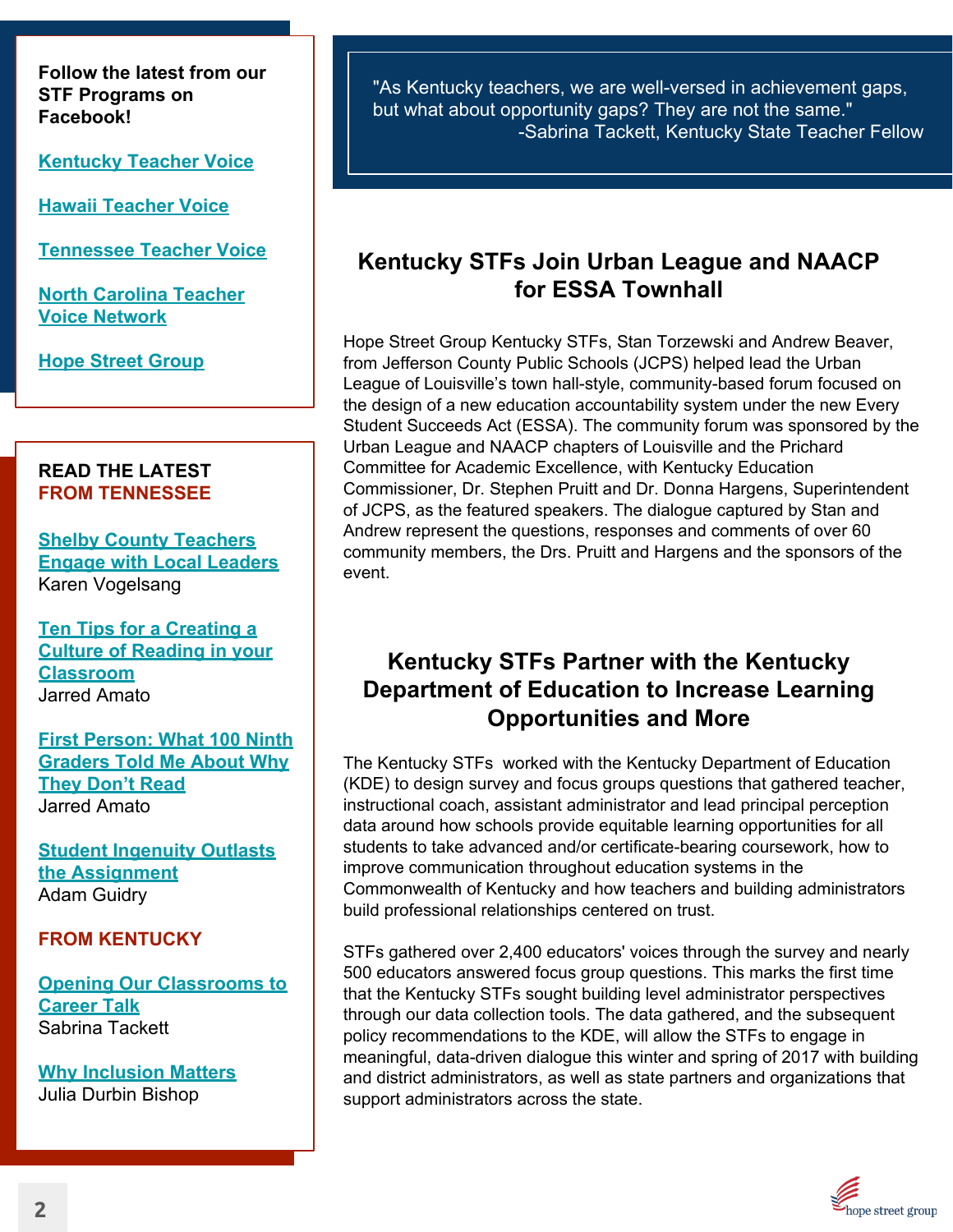

*Hope Street Group North Carolina Teacher Voice Networks present to the North Carolina Department of Public Instruction*

#### **North Carolina Teacher Voice Fellows Present Data Findings**

Hope Street Group North Carolina Teacher Voice Network Fellows (TVFs) presented to the North Carolina Department of Public Instruction on their data findings from the 2015-2016 school year, covering supports for low achieving schools, the interaction between charter schools and traditional public schools, teacher retention and teacher compensation. Pamela Fitzpatrick, Kelly Norton Pipes, Doug Price, and Marlow Artis offered their perspectives on the data while facilitating conversation with NCDPI Directors and staff.

Following the presentation, staff followed up with each of the TVFs to discuss further opportunities to collect and act on teacher input and on increased representation of teachers at the North Carolina General Assembly. TVFs also enjoyed lunch with Dr. Atkinson, prompting a follow up Twitter chat on the measurement of school impact on student preparation for life outside the classroom (citizenship) and how to scale such measurable projects statewide for inclusion in the ESSA state accountability plan.

# **North Carolina Teacher Voice Fellows Collect Educator Feedback on Key Policy Plans READ THE LATEST**

North Carolina Teacher Voice Network Fellows (TVFs) collected feedback on several different topics over the summer and early fall of 2016, helping the North Carolina Department of Public Instruction, the State Board of Education and the Program Evaluation Division of the General Assembly review teacher perspective on school calendar flexibility, the State Board's Strategic Plan and the processes and elements of advanced roles for teacher leaders. TVFs held focus groups across the state and engaged their colleagues on surveys to assess their opinions, asking questions like "What would a promotion in teaching look like to you?" and "What are the elements of a supportive school leadership team?"

The results of the feedback on the State Board's Strategic Plan will be available mid-winter 2017, while the Program Evaluation Division will be including the NC Teacher Voice Network in their report to the General Assembly on the school calendar. Feedback on advanced teaching roles was forwarded to districts to consider when evaluating career pathway programs, and included in Bryan Christopher's EdNC.org [piece](https://www.ednc.org/2016/10/27/value-teaching-mentors/), *The Value of Teaching Mentors*.

# **FROM NORTH CAROLINA**

**[Letting Go of Homework](https://www.ednc.org/2016/10/06/letting-go-homework-nurture-whole-child/) [to Nurture the Whole Child](https://www.ednc.org/2016/10/06/letting-go-homework-nurture-whole-child/)** Justin Parmenter

**[Stop Self Doubt: Why Are](http://boardcertifiedteachers.org/blog/stop-self-doubt-why-are-you-afraid-your-idea) [You Afraid of Your Idea?](http://boardcertifiedteachers.org/blog/stop-self-doubt-why-are-you-afraid-your-idea)** Joanna Schimizzi

#### **[Storify](https://storify.com/HSG_NC/hope-street-group-north-carolina-teacher-voice-net)**

Hope Street Group North Carolina TVFs Discuss Student Preparation for Life Outside Class